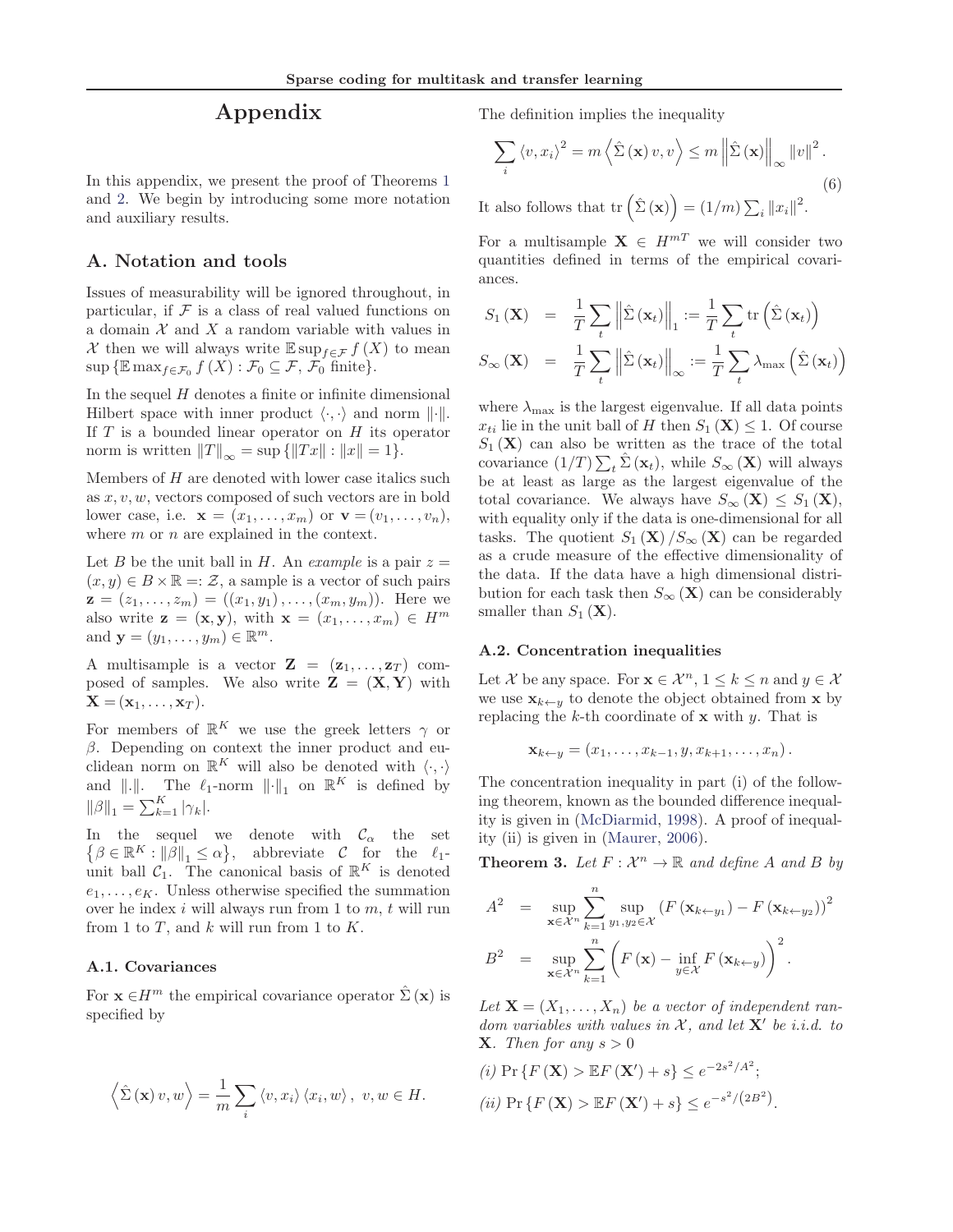#### A.3. Rademacher and Gaussian averages

We will use the term Rademacher variables for any set of independent random variables, uniformly distributed on  $\{-1, 1\}$ , and reserve the symbol  $\sigma$  for Rademacher variables. A set of random variables is called orthogaussian if the members are independent  $\mathcal{N}(0, 1)$ -distributed (standard normal) variables and reserve the letter  $\zeta$  for standard normal variables. Thus  $\sigma_1, \sigma_2, \ldots, \sigma_i, \ldots, \sigma_{11}, \ldots, \sigma_{ij}$  etc. will always be independent Rademacher variables and  $\zeta_1, \zeta_2, \ldots, \zeta_i, \ldots, \zeta_{11}, \ldots, \zeta_{ij}$  will always be orthogaussian.

For  $A \subseteq \mathbb{R}^n$  we define the Rademacher and Gaussian averages of A (Ledoux & Talagrand, 1991; Bartlett & Mendelson, 2002) as

$$
\mathcal{R}(A) = \mathbb{E}_{\sigma} \sup_{(x_1, \dots, x_n) \in A} \frac{2}{n} \sum_{i=1}^n \sigma_i x_i,
$$
  

$$
\mathcal{G}(A) = \mathbb{E}_{\zeta} \sup_{(x_1, \dots, x_n) \in A} \frac{2}{n} \sum_{i=1}^n \zeta_i x_i.
$$

If F is a class of real valued functions on a space  $\mathcal X$ and  $\mathbf{x} = (x_1, \dots, x_n) \in \mathcal{X}^n$  we write

$$
\mathcal{F}(\mathbf{x}) = \mathcal{F}(x_1, \dots, x_n)
$$

$$
= \{ (f(x_1), \dots, f(x_n)) : f \in \mathcal{F} \} \subseteq \mathbb{R}^n.
$$

The empirical Rademacher and Gaussian complexities of F on **x** are respectively  $\mathcal{R}(\mathcal{F}(\mathbf{x}))$  and  $\mathcal{G}(\mathcal{F}(\mathbf{x}))$ .

The utility of these concepts for learning theory comes from the following key-result (see (Bartlett & Mendelson, 2002; Koltchinskii & Panchenko, 2002)), stated here in two portions for convenience in the sequel.

**Theorem 4.** Let  $F$  be a real-valued function class on a space  $\mathcal X$  and  $\mu_1,\ldots,\mu_m$  be probability measures on  $\mathcal X$ with product measure  $\boldsymbol{\mu} = \prod_i \mu_i$  on  $\mathcal{X}^m$ . For  $\mathbf{x} \in \mathcal{X}^m$ define

$$
\Phi\left(\mathbf{x}\right) = \sup_{f \in \mathcal{F}} \frac{1}{m} \sum_{i=1}^{m} \left( \mathbb{E}_{x \sim \mu_i} \left[ f\left(x\right) \right] - f\left(x_i\right) \right).
$$

Then  $\mathbb{E}_{\mathbf{x}\sim\boldsymbol{\mu}}[\Phi(\mathbf{x})] \leq \mathbb{E}_{\mathbf{x}\sim\boldsymbol{\mu}}\mathcal{R}(\mathcal{F}(\mathbf{x})).$ 

*Proof.* For any realization  $\sigma = \sigma_1, \ldots, \sigma_m$  of the Rademacher variables

$$
\mathbb{E}_{\mathbf{x} \sim \mu} [\Phi(\mathbf{x})]
$$
  
=  $\mathbb{E}_{\mathbf{x} \sim \mu} \sup_{f \in \mathcal{F}} \frac{1}{m} \mathbb{E}_{\mathbf{x}' \sim \mu} \sum_{i=1}^{m} (f(x'_i) - f(x_i))$   
 $\leq \mathbb{E}_{\mathbf{x}, \mathbf{x}' \sim \mu \times \mu} \sup_{f \in \mathcal{F}} \frac{1}{m} \sum_{i=1}^{m} \sigma_i (f(x'_i) - f(x_i)),$ 

because of the symmetry of the measure  $\mu \times$  $\boldsymbol{\mu}(\mathbf{x}, \mathbf{x}') = \prod_i \mu_i \times \prod_i \mu_i(\mathbf{x}, \mathbf{x}')$ under the interchange  $x_i \leftrightarrow x'_i$ . Taking the expectation in  $\sigma$  and applying  $\Box$ the triangle inequality gives the result.

**Theorem 5.** Let  $\mathcal F$  be a [0, 1]-valued function class on a space X, and  $\mu$  as above. For  $\delta > 0$  we have with probability greater than  $1-\delta$  in the sample  $\mathbf{x} \sim \boldsymbol{\mu}$  that for all  $f \in \mathcal{F}$ 

$$
\mathbb{E}_{x \sim \mu} \left[ f(x) \right] \le \frac{1}{m} \sum_{i=1}^{m} f(x_i) + \mathbb{E}_{\mathbf{x} \sim \mu} \mathcal{R} \left( \mathcal{F} \left( \mathbf{x} \right) \right) + \sqrt{\frac{\ln \left( 1/\delta \right)}{2m}}
$$

.

To prove this apply the bounded-difference inequality  $\pi$  ( part (i) of Theorem 3) to the function  $\Phi$  of the previous theorem (see e.g. (Bartlett & Mendelson, 2002)). Under the conditions of this result, changing one of the  $x_i$  will not change  $\mathcal{R}(\mathcal{F}(\mathbf{x}))$  by more than 2, so again by the bounded difference inequality applied to  $\mathcal{R}(\mathcal{F}(\mathbf{x}))$  and a union bound we obtain the data dependent version

**Corollary 6.** Let F and  $\mu$  be as above. For  $\delta > 0$  we have with probability greater than  $1 - \delta$  in the sample  $\mathbf{x} \sim \boldsymbol{\mu}$  that for all  $f \in \mathcal{F}$ 

$$
\mathbb{E}_{x \sim \mu} \left[ f(x) \right] \leq \frac{1}{m} \sum_{i=1}^{m} f(x_i) + \mathcal{R} \left( \mathcal{F} \left( \mathbf{x} \right) \right) + \sqrt{\frac{9 \ln \left( 2/\delta \right)}{2m}}.
$$

To bound Rademacher averages the following result is very useful (Bartlett & Mendelson, 2002; Ando & Zhang, 2005; Ledoux & Talagrand, 1991)

**Lemma 7.** Let  $A \subseteq \mathbb{R}^n$ , and let  $\psi_1, \ldots, \psi_n$ be real functions such that  $\psi_i(s) - \psi_i(t) \leq$  $L|s-t|, \forall i$ , and  $s, t \in \mathbb{R}$ . Define  $\psi(A) =$  $\{\psi_1(x_1), \ldots, \psi_n(x_n) : (x_1, \ldots, x_n) \in A\}.$  Then

$$
\mathcal{R}(\psi(A))\leq L\mathcal{R}(A).
$$

Sometimes it is more convenient to work with gaussian averages which can be used instead, by virtue of the next lemma. For a proof see e.g. (Ledoux & Talagrand, 1991)

**Lemma 8.** For  $A \subseteq \mathbb{R}^k$  we have  $\mathcal{R}(A) \leq$  $\sqrt{\pi/2} \mathcal{G}(A)$ .

The next result is known as Slepian's lemma ((Slepian, 1962), (Ledoux & Talagrand, 1991)).

**Theorem 9.** Let  $\Omega$  and  $\Xi$  be mean zero, separable Gaussian processes indexed by a common set  $S$ , such that

$$
\mathbb{E}(\Omega_{s_1} - \Omega_{s_2})^2 \leq \mathbb{E}(\Xi_{s_1} - \Xi_{s_2})^2 \text{ for all } s_1, s_2 \in \mathcal{S}.
$$

Then

$$
\mathbb{E}\sup_{s\in\mathcal{S}}\Omega_s\leq\mathbb{E}\sup_{s\in\mathcal{S}}\Xi_s.
$$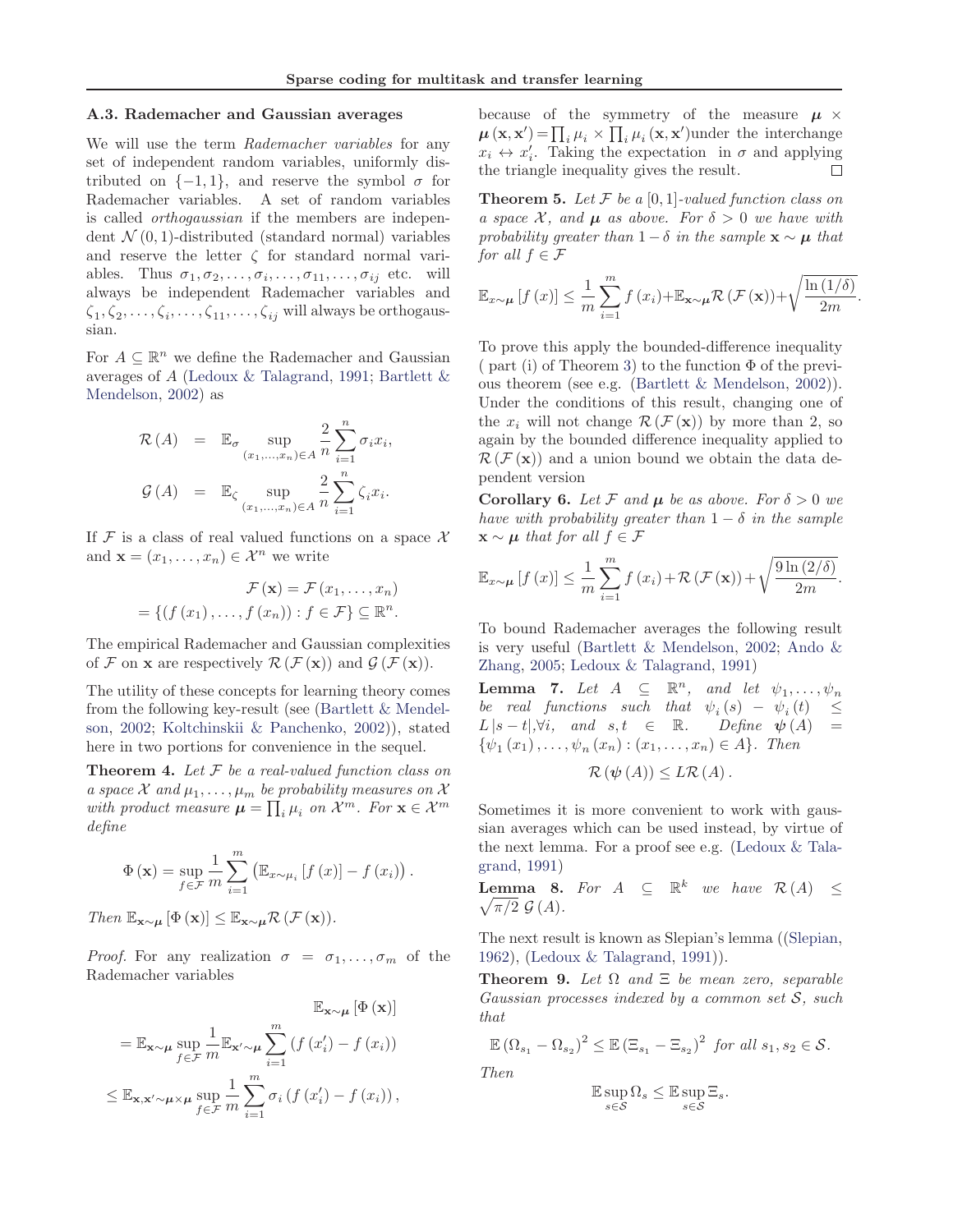# B. Proofs

## B.1. Multitask learning

In this section we prove Theorem 1. It is an immediate consequence of Hoeffding's inequality and the following uniform bound on the estimation error.

**Theorem 10.** Let  $\delta > 0$ , fix K and let  $\mu_1, \ldots, \mu_T$ be probability measures on  $H \times \mathbb{R}$ . With probability at least  $1 - \delta$  in the draw of  $\mathbf{Z} \sim \prod_{t=1}^{T} \mu_t$  we have for all  $D \in \mathcal{D}_K$  and all  $\gamma \in \mathcal{C}_{\alpha}^T$  that

$$
\frac{1}{T} \sum_{t=1}^{T} \mathbb{E}_{(x,y)\sim\mu_t} \left[ \ell \left( \left\langle D\gamma_t, x \right\rangle, y \right) \right] \n- \frac{1}{mT} \sum_{t=1}^{T} \sum_{i=1}^{m} \ell \left( \left\langle D\gamma_t, x_{ti} \right\rangle, y_{ti} \right) \n\leq L\alpha \sqrt{\frac{2S_1(\mathbf{X})(K+12)}{mT}} \n+ L\alpha \sqrt{\frac{8S_\infty(\mathbf{X})\ln(2K)}{m}} + \sqrt{\frac{9\ln 2/\delta}{2mT}}.
$$

The proof of this theorem requires auxiliary results. Fix  $\mathbf{X} \in H^{m}$  and for  $\boldsymbol{\gamma} = (\gamma_1, \dots, \gamma_T) \in (\mathbb{R}^K)^T$ define the random variable

$$
F_{\gamma} = F_{\gamma}(\boldsymbol{\sigma}) = \sup_{D \in \mathcal{D}_K} \sum_{t,i} \sigma_{ti} \langle D\gamma_t, x_{ti} \rangle. \tag{7}
$$

**Lemma 11.** (i) If  $\boldsymbol{\gamma} = (\gamma_1, \dots, \gamma_T)$  satisfies  $\|\gamma_t\| \leq 1$ for all t, then

$$
\mathbb{E} F_{\gamma} \leq \sqrt{mTK \ S_1(\mathbf{X})}.
$$

(ii) If  $\gamma$  satisfies  $\|\gamma_t\|_1 \leq 1$  for all t, then for any  $s \geq 0$ 

$$
\Pr\left\{F_{\pmb\gamma} \geq \mathbb{E}\left[F_{\pmb\gamma}\right] + s\right\} \leq \exp\left(\frac{-s^2}{8mT\ S_\infty\left(\mathbf{X}\right)}\right).
$$

Proof. (i) We observe that

$$
\mathbb{E}F_{\gamma} = \mathbb{E}\sup_{D}\sum_{k}\left\langle De_k, \sum_{t,i}\sigma_{ti}\gamma_{tk}x_{ti}\right\rangle
$$

$$
\leq \sup_{D} \left( \sum_{k} ||De_{k}||^{2} \right)^{1/2} \mathbb{E} \left( \sum_{k} \left\| \sum_{t,i} \sigma_{ti} \gamma_{tk} x_{ti} \right\|^{2} \right)^{1/2}
$$
\n
$$
\leq \sqrt{K} \left( \sum_{k} \mathbb{E} \left\| \sum_{t,i} \sigma_{ti} \gamma_{tk} x_{ti} \right\|^{2} \right)^{1/2}
$$
\n
$$
= \sqrt{K} \left( \sum_{k,t,i} |\gamma_{tk}|^{2} ||x_{ti}||^{2} \right)^{1/2}
$$
\n
$$
= \sqrt{K} \left( \sum_{t} \left( \sum_{k} |\gamma_{tk}|^{2} \right) \sum_{i} ||x_{ti}||^{2} \right)^{1/2}
$$
\n
$$
\leq \sqrt{K \sum_{t,i} ||x_{ti}||^{2}} = \sqrt{mTK S_{1}(\mathbf{X})}.
$$

(ii) For any configuration  $\sigma$  of the Rademacher variables let  $D(\sigma)$  be the maximizer in the definition of  $F_{\gamma}(\sigma)$ . Then for any  $s \in \{1, ..., T\}, j \in \{1, ..., m\}$ and any  $\sigma' \in \{-1, 1\}$  to replace  $\sigma_{sj}$  we have

$$
F_{\boldsymbol{\gamma}}(\boldsymbol{\sigma})-F_{\boldsymbol{\gamma}}\left(\boldsymbol{\sigma}_{(sj)\leftarrow \boldsymbol{\sigma}'}\right)\leq 2\left|\left\langle D\left(\boldsymbol{\sigma}\right)\gamma_{s},x_{sj}\right\rangle \right|.
$$

Using the inequality (6) we then obtain

$$
\sum_{s,j} (F_{\gamma}(\sigma) - \inf_{\sigma' \in \{-1,1\}} F_{\gamma}(\sigma_{(sj)\leftarrow \sigma'}) )^{2}
$$
  
\n
$$
\leq 4 \sum_{t,i} \langle D(\sigma) \gamma_{t}, x_{ti} \rangle^{2}
$$
  
\n
$$
\leq 4m \sum_{t} \left\| \hat{\Sigma}(\mathbf{x}_{t}) \right\|_{\infty} \left\| D(\sigma) \gamma_{t} \right\|^{2}
$$
  
\n
$$
\leq 4m \sum_{t} \left\| \hat{\Sigma}(\mathbf{x}_{t}) \right\|_{\infty} .
$$

In the last inequality we used the fact that for any  $D \in$  $\mathcal{D}_K$  we have  $||D\gamma_t|| \leq \sum_k |\gamma_{tk}| ||De_k|| \leq ||\gamma_t||_1 \leq 1.$ The conclusion now follows from part (ii) of Theorem 3.  $\Box$ 

**Proposition 12.** We have for every fixed  $Z =$  $(\mathbf{X}, \mathbf{Y}) \in (H \times \mathbb{R})^{mT}$  we have

$$
\mathbb{E}_{\sigma} \sup_{D \in D, \gamma \in (C_{\alpha})^T} \sum_{t,i} \sigma_{it} \ell \left( \langle D\gamma_t, x_{ti} \rangle, y_{ti} \right) \leq L\alpha \sqrt{2mTS_1(\mathbf{X}) \left( K + 12 \right)} + L\alpha T \sqrt{8mS_{\infty}(\mathbf{X}) \ln(2K)}.
$$

*Proof.* It suffices to prove the result for  $\alpha = 1$ , the general result being a consequence of rescaling. By Lemma 7 and the Lipschitz properties of the loss function  $\ell$  we have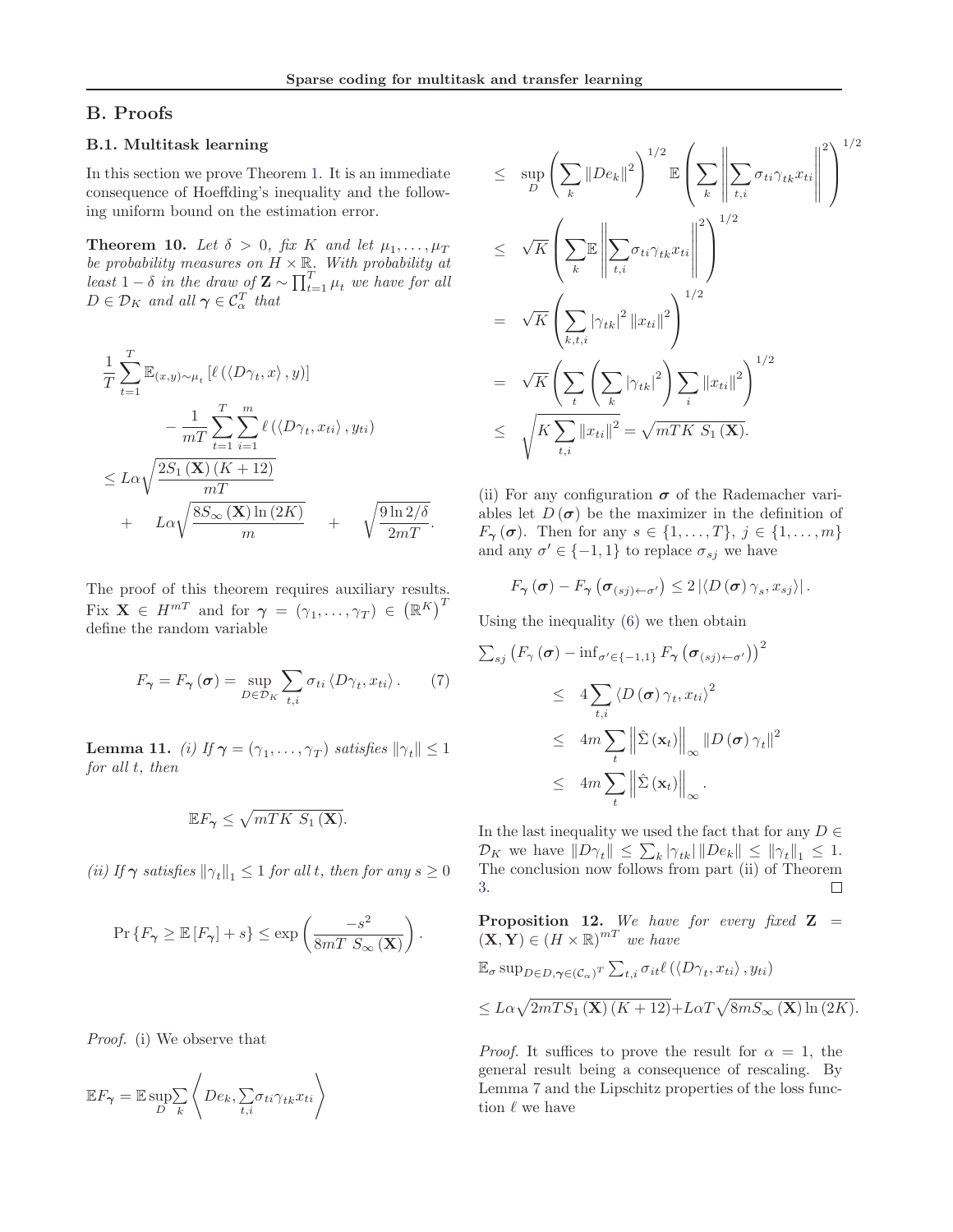.

 $\mathbb{E}_{\sigma} \sup_{D \in \mathcal{D}_K, \gamma \in (C)^T}$ ,  $\sum_{t,i} \sigma_{it} \ell \left( \left\langle D \gamma_t, x_{ti} \right\rangle, y_{ti} \right)$ 

$$
\leq L\mathbb{E}_{\sigma} \sup_{D \in \mathcal{D}_K, \gamma \in (C)^T, \ t, i} \sum_{t, i} \sigma_{it} \langle D\gamma_t, x_{ti} \rangle. \tag{8}
$$

Since linear functions on a compact convex set attain their maxima at the extreme points, we have

$$
\mathbb{E} \sup_{D \in \mathcal{D}_K, \gamma \in (\mathcal{C})^T, \, t=1} \sum_{i=1}^T \sum_{i=1}^m \sigma_{it} \langle D\gamma_t, x_{ti} \rangle = \mathbb{E} \max_{\gamma \in \text{ext}(\mathcal{C})^T} F_{\gamma},\tag{9}
$$

where  $F_{\gamma}$  is defined as in (7). Let  $c = \sqrt{mKTS_1(X)}$ . Now for any  $\delta \geq 0$  we have, since  $F_{\gamma} \geq 0$ ,

 $\mathbb{E} \max_{\gamma \in \text{ext}(\mathcal{C})^T} F_{\gamma} = \int_0^{\infty} \Pr \left\{ \max_{\gamma \in \text{ext}(\mathcal{C})^T} F_{\gamma} > s \right\} ds$ 

$$
\leq c + \delta + \sum_{\gamma \in (ext(\mathcal{C}))^T} \int_{\sqrt{mKTS_1(\mathbf{X})} + \delta}^{\infty} \Pr \{ F_{\gamma} > s \} ds
$$
  

$$
\leq c + \delta + \sum_{\gamma \in (ext(\mathcal{C}))^T} \int_{\delta}^{\infty} \Pr \{ F_{\gamma} > \mathbb{E} F_{\gamma} + s \} ds
$$
  

$$
\leq c + \delta + (2K)^T \int_{\delta}^{\infty} \exp \left( \frac{-s^2}{8mTS_{\infty}(\mathbf{X})} \right) ds
$$
  

$$
\leq c + \delta + \frac{4mTS_{\infty}(\mathbf{X}) (2K)^T}{\delta} \exp \left( \frac{-\delta^2}{8mTS_{\infty}(\mathbf{X})} \right)
$$

Here the first inequality follows from the fact that probabilities never exceed 1 and a union bound. The second inequality follows from Lemma 11, part (i), since  $\mathbb{E} F_{\mathbf{k}} \leq \sqrt{mKTS_1(\mathbf{X})}$ . The third inequality follows from Lemma 11, part (ii), and the fact that the cardinality of  $ext(\mathcal{C})$  is 2K, and the last inequality follows from a well known estimate on Gaussian random variables. Setting  $\delta = \sqrt{8mTS_{\infty}(\mathbf{X})\ln\left(e\left(2K\right)^{T}\right)}$  we obtain with some easy simplifying estimates

 $\mathbb{E} \max_{\gamma \in \text{ext}(\mathcal{C})^T} F_{\gamma} \leq \sqrt{2mT(K + 12) S_1(\mathbf{X})}$  $+T\sqrt{8mS_{\infty}(\mathbf{X})\ln(2K)},$ 

which together with (8) and (9) gives the result.  $\Box$ 

Theorem 10 now follows from Corollary 6.

If the set  $\mathcal{C}_{\alpha}$  is replaced by any other subset  $\mathcal{C}'$  of the  $\ell_2$ -ball of radius  $\alpha$ , a similar proof strategy can be employed. The denominator in the exponent of Lemma 11-(ii) then obtains another factor of  $\sqrt{K}$ . The union bound over the extreme points in  $ext(\mathcal{C})$  in the previous proposition can be replaced by a union bound over a cover  $\mathcal{C}'$ . This leads to the alternative result mentioned in Remark 5 following the statement of Theorem 1.

Another modification leads to a bound for the method presented in (Kumar  $\&$  Daumé III, 2012), where the constraint  $||De_k|| \leq 1$  is replaced by  $||D||_2 \leq \sqrt{K}$  (here  $\left\Vert \cdot\right\Vert_2$  is the Frobenius or Hilbert Schmidt norm) and the constraint  $\|\gamma_t\|_1 \leq \alpha, \forall t$  is replaced by  $\sum \|\gamma_t\|_1 \leq \alpha T$ . To explain the modification we set  $\alpha = 1$ . Part (i) of Lemma 11 is easily verified. The union bound over  $(\text{ext}(\mathcal{C}))^T$  in the previous proposition is replaced by a union bound over the  $2TK$  extreme points of the  $\ell_1$ -Ball of radius T in  $\mathbb{R}^{TK}$ . For part (ii) we use the fact that the concentration result is only needed for  $\gamma$ being an extremepoint (so that it involves only a single task) and obtain the bound  $\sum_{t} \left\| \hat{\Sigma} (\mathbf{x}_t) \right\|_{\infty} \| D \gamma_t \|^2 \leq$  $TKS'_{\infty}(\mathbf{X})$ , leading to

$$
\Pr\left\{F_{\pmb\gamma} \geq E\left[F_{\pmb\gamma}\right] + s\right\} \leq \exp\left(\frac{-s^2}{8mTK\ S_{\infty}'\left(\mathbf{X}\right)}\right).
$$

Proceeding as above we obtain the excess risk bound

$$
L\alpha \sqrt{\frac{2S_1(\mathbf{X})(K+12)}{mT}} + L\alpha \sqrt{\frac{8KS'_{\infty}(\mathbf{X})\ln(2KT)}{m}}
$$

$$
+ \sqrt{\frac{8\ln 4/\delta}{mT}},
$$

to replace the bound in Theorem 1. The factor  $\sqrt{K}$ in the second term seems quite weak, but it must be borne in mind that the constraint  $||D||_2 \leq \sqrt{K}$  is much weaker than  $||De_k|| \leq 1$ , and allows for a smaller approximation error. If we retain  $\|De_k\| \leq 1$  and only modify the  $\gamma$ -constraint to  $\sum ||\gamma_t||_1 \leq \alpha T$  the  $\sqrt{\overline{K}}$  in the second term disappears and by comparison to Theorem 1 there is only and additional  $\ln T$  and the switch from  $S_{\infty}(\mathbf{X})$  to  $S'_{\infty}(\mathbf{X})$ , reflecting the fact that  $\sum \left\|\boldsymbol{\gamma}_t\right\|_1 \leq \alpha T$  is a much weaker constraint than  $\|\gamma_t\|_1 \leq \alpha, \forall t$ , so that, again, a smaller minimum in (1) is possible for the modified method.

## B.2. Learning to learn

In this section we prove Theorem 2. The basic strategy is as follows. Recall the definition (4) of the measure  $\rho_{\mathcal{E}}$ , which governs the generation of a training sample in the environment  $\mathcal{E}$ . On a given training sample  $\mathbf{z} \sim \rho_{\mathcal{E}}$  the algorithm  $A_D$  as defined in (3) incurs the empirical risk

$$
\hat{R}_D(\mathbf{z}) = \min_{\gamma \in \mathcal{C}_{\alpha}} \frac{1}{m} \sum_{i=1}^m \ell(\langle D\gamma, x_i \rangle, y_i).
$$

The algorithm  $A_D$ , essentially being the Lasso, has very good estimation properties, so  $R_D(\mathbf{z})$  will be close to the true risk of  $A_D$  in the corresponding task. This means that we only really need to estimate the expected empirical risk  $\mathbb{E}_{\mathbf{z} \sim \rho_{\mathcal{E}}} R_D(\mathbf{z})$  of  $A_D$  on future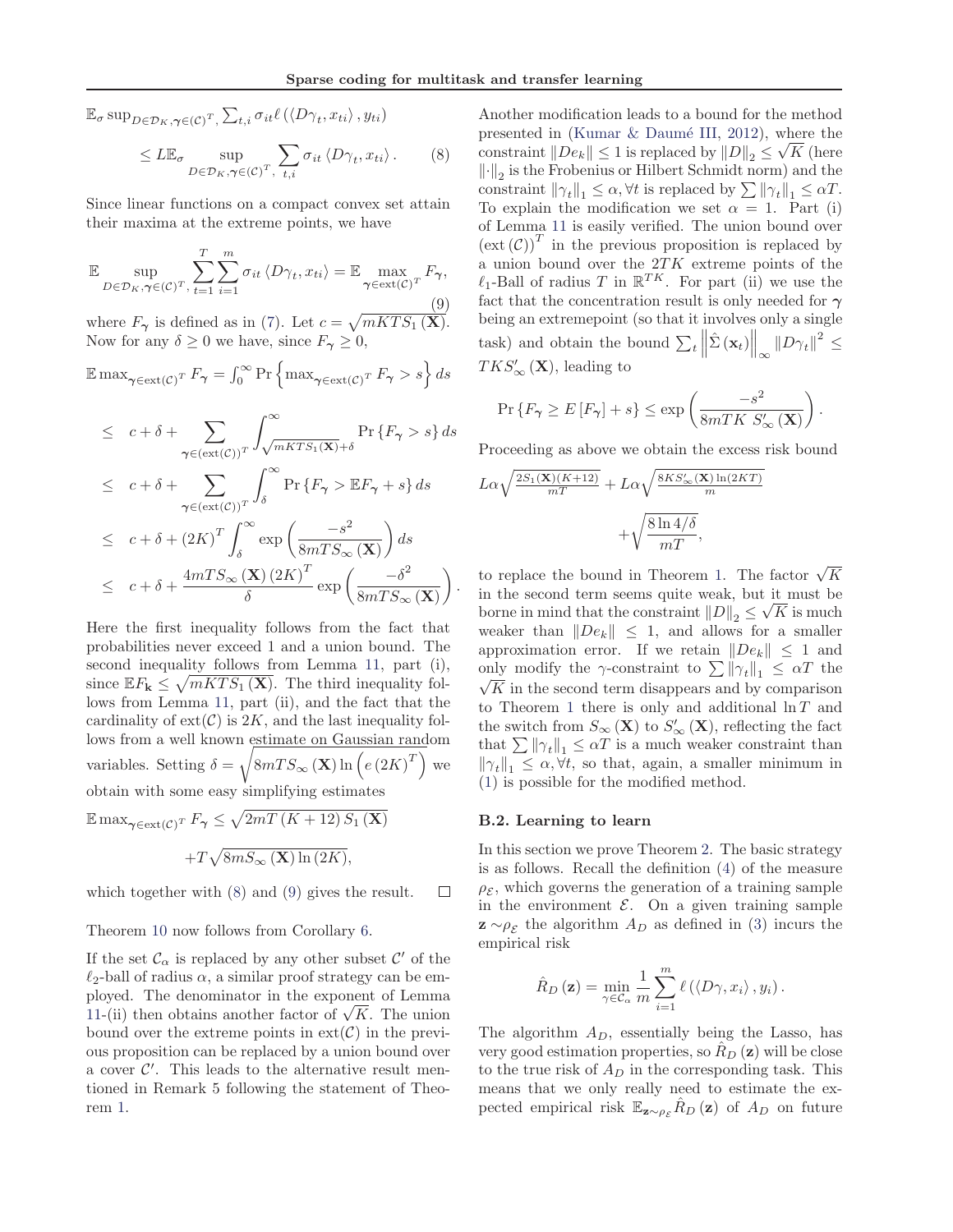tasks. On the other hand the minimization problem (1) can be written as

$$
\min_{D \in \mathcal{D}_K} \frac{1}{T} \sum_{t=1}^T \hat{R}_D(\mathbf{z}_t) \text{ with } \mathbf{Z} = (z_1, \dots, z_T) \sim (\rho_{\mathcal{E}})^T,
$$

with dictionary  $D(\mathbf{Z})$  being the minimizer. If  $\mathcal{D}_K$  is not too large this should be similar to  $\mathbb{E}_{\mathbf{z} \sim \rho_c} R_{D(\mathbf{Z})}(\mathbf{z}).$ In the sequel we make this precise.

**Lemma 13.** For  $v \in H$  with  $||v|| \leq 1$  and  $\mathbf{x} \in H^m$  let F be the random variable

$$
F = \left| \left\langle v, \sum_{i} \sigma_i x_i \right\rangle \right|.
$$

Then (i)  $\mathbb{E}F \leq \sqrt{m} \left\| \hat{\Sigma} (\mathbf{x}) \right\|$ 1/2  $\infty$  and (ii) for  $t \geq 0$ 

$$
\Pr\left\{F > \mathbb{E}F + s\right\} \le \exp\left(\frac{-s^2}{2m\left\|\hat{\Sigma}\left(\mathbf{x}\right)\right\|_{\infty}}\right).
$$

Proof. (i). Using Jensen's inequality and (6) we get

$$
\mathbb{E}F \leq \left( \mathbb{E}\left\langle v, \sum_{i} \sigma_{i} x_{i} \right\rangle^{2} \right)^{1/2}
$$

$$
= \left( \sum_{i} \left\langle v, x_{i} \right\rangle^{2} \right)^{1/2} \leq m \left\| \hat{\Sigma}(\mathbf{x}) \right\|_{\infty}.
$$

(ii) Let  $\sigma$  be any configuration of the Rademacher variables. For any  $\sigma', \sigma'' \in \{-1, 1\}$  to replace  $\sigma_{sj}$  we have

$$
F\left(\boldsymbol{\sigma}_{(sj)\leftarrow \sigma'}\right)-F\left(\boldsymbol{\sigma}_{(sj)\leftarrow \sigma''}\right)\leq 2\left|\left\langle v,x_j\right\rangle\right|,
$$

so the conclusion follows from the bounded difference inequality, Theorem 3 (i). П

**Lemma 14.** For  $v_1, \ldots, v_K \in H$  satisfying  $||v_k|| \leq 1$ ,  $\mathbf{x} \in H^m$  we have

$$
\mathbb{E}\max_{k}\left|\left\langle v_{k},\sum_{i}\sigma_{i}x_{i}\right\rangle\right|\leq\sqrt{2m\left\|\hat{\Sigma}\left(\mathbf{x}\right)\right\|_{\infty}}\left(2+\sqrt{\ln K}\right).
$$

*Proof.* Let  $F_k = |\langle v_k, \sum_i \sigma_i x_i \rangle|$ . Setting  $c =$  $m\left\|\hat{\Sigma}(\mathbf{x})\right\|_{\infty}$ and using integration by parts we have for  $\delta > 0$ 

 $\mathbb{E} \max_k F_k$ 

$$
\leq c + \delta + \int_{\sqrt{m||\hat{\Sigma}(\mathbf{x})||_{\infty}} + \delta}^{\infty} \max F\{F_k \geq s\} ds
$$
  

$$
\leq c + \delta + \sum_{k} \int_{\delta}^{\infty} \Pr\{F_k \geq \mathbb{E}F_k + s\} ds
$$
  

$$
\leq c + \delta + \sum_{k} \int_{\delta}^{\infty} \exp\left(\frac{-s^2}{2m||\hat{\Sigma}(\mathbf{x})||_{\infty}}\right) ds
$$
  

$$
\leq c + \delta + \frac{mK||\hat{\Sigma}(\mathbf{x})||_{\infty}}{\delta} \exp\left(\frac{-\delta^2}{2m||\hat{\Sigma}(\mathbf{x})||_{\infty}}\right).
$$

Above the first inequality is trivial, the second follows from Lemma 13 (i) and a union bound, the third inequality follows from Lemma 13 (ii) and the last from a well known approximation. The conclusion follows from substitution of  $\delta = \sqrt{2m \left\|\hat{\Sigma}(\mathbf{x})\right\|_{\infty}}$  $\ln(eK)$ .  $\Box$ 

Proposition 15. Let  $S_{\mathcal{E}}$  :=  $\mathbb{E}_{\tau\sim\mathcal{E}}\mathbb{E}_{(\mathbf{x},\mathbf{y})\sim\mu_{\tau}^{m}}\left\|\hat{\Sigma}\left(\mathbf{x}\right)\right\|_{\infty}$ . With probability at least  $1 - \delta$  in the multisample  $\mathbf{Z} \sim \rho_{\mathcal{E}}^T$ E

$$
\sup_{D \in \mathcal{D}_K} R_{\mathcal{E}}(A_D) - \frac{1}{T} \sum_{t=1}^T \hat{R}_D(\mathbf{z}_t)
$$
 (10)

$$
\leq L\alpha K \sqrt{\frac{2\pi S_1(\mathbf{X})}{T}} + 4L\alpha \sqrt{\frac{S_\infty(\mathcal{E})(2+\ln K)}{m}} + \sqrt{\frac{\ln 1/\delta}{2T}}.
$$
\n(11)

Proof. Following our strategy we write (abbreviating  $\rho = \rho_{\mathcal{E}}$ )

$$
\sup_{D \in \mathcal{D}_K} R_{\mathcal{E}} (A_D) - \frac{1}{T} \sum_{t=1}^T \hat{R}_D (\mathbf{z}_t)
$$
\n
$$
\leq \sup_{D \in \mathcal{D}_K} \mathbb{E}_{\mathbf{z} \sim \mu_{\tau}^m} \qquad (12)
$$
\n
$$
\left[ \mathbb{E}_{(x,y) \sim \mu_{\tau}} \left[ \ell \left( \langle A_D (\mathbf{z}), x \rangle, y \right) \right] - \hat{R}_D (\mathbf{z}) \right]
$$
\n
$$
+ \sup_{D \in \mathcal{D}_K} \mathbb{E}_{\mathbf{z} \sim \rho} \left[ \hat{R}_D (\mathbf{z}) \right] - \frac{1}{T} \sum_{t=1}^T \hat{R}_D (\mathbf{z}_t)
$$

and proceed by bounding each of the two terms in turn.

For any fixed dictionary D and any measure  $\mu$  on Z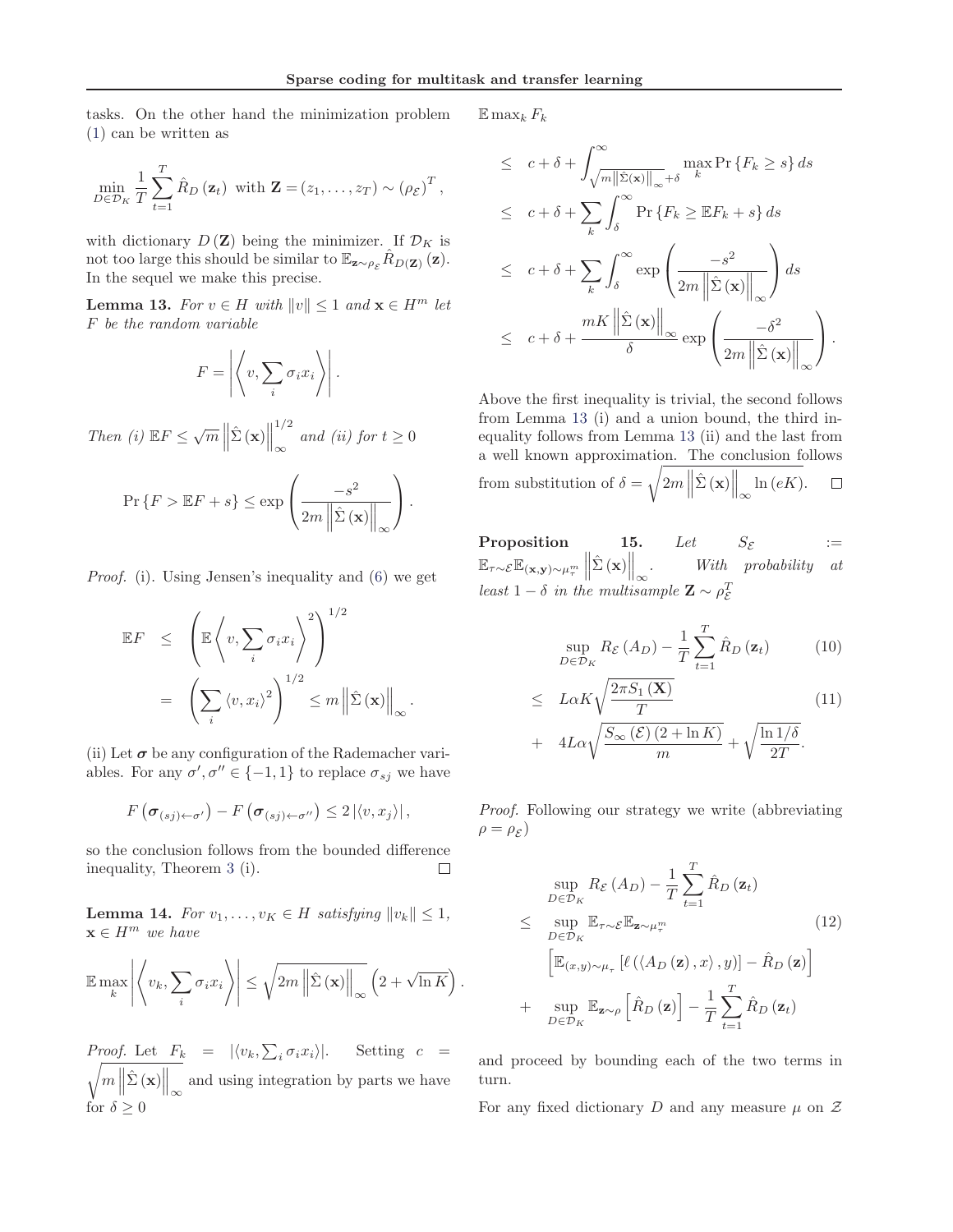we have

$$
\mathbb{E}_{\mathbf{z}\sim\mu^{m}}\left[\mathbb{E}_{(x,y)\sim\mu}\left[\ell(\langle A_{D}\left(\mathbf{z}\right),x\rangle,y)\right]-\hat{R}_{D}\left(\mathbf{z}\right)\right]
$$
\n
$$
\leq \mathbb{E}_{\mathbf{z}\sim\mu^{m}}\sup_{\gamma\in C_{\alpha}}\left[\mathbb{E}_{(x,y)\sim\mu}\left[\ell(\langle D\gamma,x\rangle,y)\right]\right]
$$
\n
$$
-\frac{1}{m}\sum_{i=1}^{m}\ell(\langle D\gamma,x_{i}\rangle,y_{i})\right]
$$
\n
$$
\leq \sum_{i=1}^{T}\left(\sup_{\gamma\in C_{\alpha}}\frac{1}{m}\sum_{i=1}^{m}\ell(\langle D\gamma,x_{i}\rangle,y_{i})\right)
$$
\n
$$
\leq \sum_{i=1}^{T}\left(\sup_{\gamma\in C_{\alpha}}\frac{1}{m}\sum_{i=1}^{m}\ell(\langle D\gamma,x_{i}\rangle,y_{i})\right)
$$
\n
$$
\leq \frac{2}{m}\mathbb{E}_{\mathbf{z}\sim\mu^{m}}\mathbb{E}_{\sigma}\sup_{\gamma\in C_{\alpha}}\sum_{i=1}^{m}\sigma_{i}\ell(\langle D\gamma,x_{i}\rangle,y_{i})\left[\text{Theorem 4}\right]
$$
\n
$$
-\ell(\langle D_{2}\gamma,x_{i}\rangle,y_{i})\right)^{2}
$$
\n
$$
\leq \frac{2L}{m}\mathbb{E}_{\mathbf{z}\sim\mu^{m}}\mathbb{E}_{\sigma}\sup_{\gamma\in C_{\alpha}}\sum_{k}\gamma_{k}\left\langle De_{k},\sum_{i=1}^{m}\sigma_{i}x_{i}\right\rangle\left[\text{Lemma 7}\right]
$$
\n
$$
\leq L^{2}\sum_{t=1}^{T}\sup_{\gamma\in C_{\alpha}}\left(\frac{1}{m}\sum_{i=1}^{m}\langle\gamma,(D_{1}^{*}-D_{2}^{*})x_{i}\rangle\right)^{2}\text{Lipschitz}
$$
\n
$$
\leq \frac{2L\alpha}{m}\mathbb{E}_{\mathbf{z}\sim\mu^{m}}\mathbb{E}_{\sigma}\max_{k}\left|\left\langle De_{k},\sum_{i=1}^{m}\sigma_{i}x_{i}\right\rangle\right|\left[\text{Hölder's ineq.}]\right] \leq \frac{L^{2
$$

This gives the bound

$$
\mathbb{E}_{\mathbf{z} \sim \mu^{m}} \Big[ \mathbb{E}_{(x,y) \sim \mu} \left[ \ell \left( \langle A_{D} \left( \mathbf{z} \right), x \rangle, y \right) \right] - \hat{R}_{D} \left( \mathbf{z} \right) \Big] \n\leq 4L\alpha \sqrt{\frac{\mathbb{E}_{\mathbf{z} \sim \mu^{m}} \lambda_{\max} \left( \hat{\Sigma} \left( \mathbf{x} \right) \right) \left( 2 + \ln K \right)}{m}} \tag{13}
$$

valid for every measure  $\mu$  on  $H \times \mathbb{R}$  and every  $D \in \mathcal{D}_K$ . Replacing  $\mu$  by  $\mu_{\tau}$ , taking the expectation as  $\tau \sim \mathcal{E}$ and using Jensen's inequality bounds the first term on the right hand side of (12) by the second term on the right hand side of (10).

We proceed to bound the second term. From Corollary 6 and Lemma 8 we get that with probability at least  $1 - \delta$  in  $\mathbf{Z} \sim (\rho_{\mathcal{E}})^T$ 

$$
\sup_{D \in \mathcal{D}_K} \mathbb{E}_{\mathbf{z} \sim \rho} \left[ \hat{R}_D \left( \mathbf{z} \right) \right] - \frac{1}{T} \sum_{t=1}^T \hat{R}_D \left( \mathbf{z}_t \right)
$$
  

$$
\leq \frac{\sqrt{2\pi}}{T} \mathbb{E}_{\zeta} \sup_{D \in \mathcal{D}_K} \sum_{t=1}^T \zeta_t \hat{R}_D \left( \mathbf{z}_t \right) + \sqrt{\frac{\ln 1/\delta}{2T}},
$$

where  $\zeta_t$  is an orthogous ian sequence. Define two Gaussian processes  $\Omega$  and  $\Xi$  indexed by  $\mathcal{D}_K$  as

$$
\Omega_D = \sum_{t=1}^T \zeta_t \hat{R}_D \left( \mathbf{z}_t \right)
$$

and

$$
\Xi_D = \frac{L\alpha}{\sqrt{m}} \sum_{t=1}^T \sum_{i=1}^m \sum_{k=1}^K \zeta_{kij} \langle De_k, x_{ti} \rangle,
$$

where the  $\zeta_{ijk}$  are also orthogaussian. Then for  $D_1, D_2 \in \mathcal{D}_K$ 

So by Slepian's Lemma

 $=$   $\mathbb{E} (\Xi_{D_1} - \Xi_{D_2})^2$ .

$$
\mathbb{E} \sup_{D \in \mathcal{D}_K} \sum_{t=1}^T \zeta_j \hat{R}_D (\mathbf{z}_t)
$$
\n
$$
= \mathbb{E} \sup_{D \in \mathcal{D}_K} \Omega_D \leq \mathbb{E} \sup_{D \in \mathcal{D}} \Xi_D
$$
\n
$$
= \frac{2\pi}{T} \frac{L\alpha}{\sqrt{m}} \mathbb{E} \sup_{D \in \mathcal{D}_K} \sum_{t=1}^T \sum_{i=1}^m \sum_{k=1}^K \zeta_{kij} \langle De_k, x_{ti} \rangle
$$
\n
$$
= \frac{L\alpha}{\sqrt{m}} \mathbb{E} \sup_{D \in \mathcal{D}_K} \sum_{k=1}^K \left\langle De_k, \sum_{t=1}^T \sum_{i=1}^m \zeta_{kij} x_{ti} \right\rangle
$$
\n
$$
\leq \frac{L\alpha}{\sqrt{m}} \sup_{D \in \mathcal{D}_K} \left( \sum_k ||De_k||^2 \right)^{1/2}
$$
\n
$$
\mathbb{E} \zeta \left( \sum_k \left\| \sum_{t,i} \zeta_{tki} x_{ti} \right\|^2 \right)^{1/2}
$$
\n
$$
\leq \frac{L\alpha \sqrt{K}}{\sqrt{m}} \left( \sum_k \mathbb{E}_\zeta \left\| \sum_{t,i} \zeta_{tki} x_{ti} \right\|^2 \right)^{1/2}
$$
\n
$$
\leq \frac{L\alpha \sqrt{K}}{\sqrt{m}} \left( \sum_k \sum_{t,i} ||x_{ti}||^2 \right)^{1/2} \leq L\alpha K \sqrt{m T S_1 (\mathbf{X})}.
$$

We therefore have that with probability at least  $1 - \delta$ in the draw of the multi sample  $\mathbf{Z} \sim \rho^T$